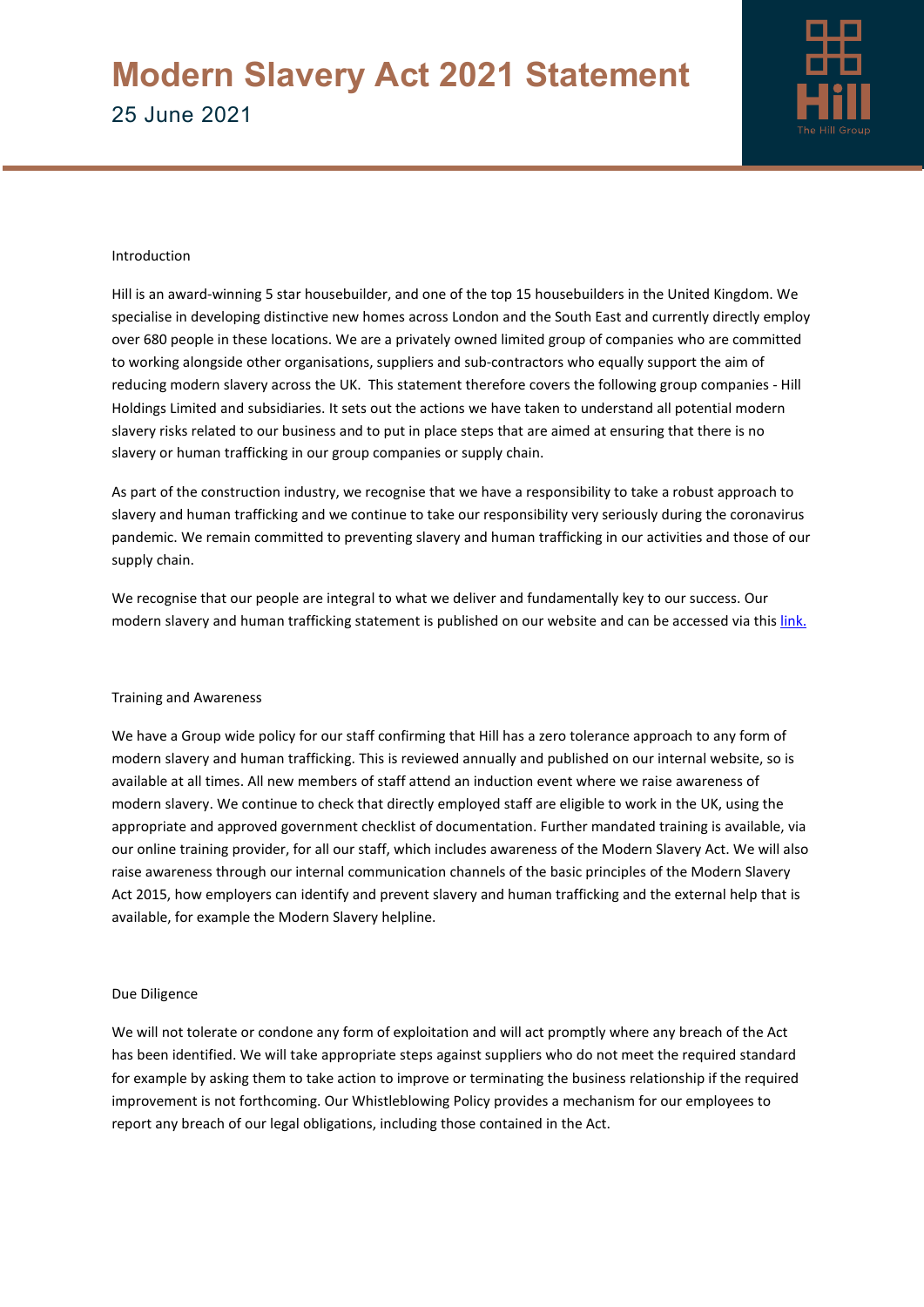# **Modern Slavery Act 2021 Statement** 25 June 2021



## Supply Chain

Our Supply Chain includes the procurement of trade subcontractors, material & plant suppliers, consultants and other service providers to meet our business requirements.

Whilst we have thorough due diligence processes in place for managing both new and existing supply chain relationships, we continue to regularly review these to ensure that the intention and requirements of the act are addressed. Working with our supply chain partners we ask that they provide us with the assurance that, modern slavery is understood and not present in their company and wider supply chain. We want to make sure that safe and fair working conditions are provided and we require that those in our supply chain have policies, procedures, practices and contracts within their organisations and with their own suppliers to equally reflect this.

Hill regularly reviews its trading partners as part of our supply chain management, focusing closely on those we consider to be at the greatest risk, including suppliers; who operate by employing casual or temporary labour, manufacture or trade in raw materials, particularly outside the UK / EU. They need to demonstrate to us, full compliance with our policy and this statement.

We have reviewed the standard order documents that we use to engage with our supply chain to assess and manage any risk, as far as is reasonably practicable. To support our approach further all of our subcontract orders and purchase orders have an appropriate paragraph included as standard, regarding the Modern Slavery Act.

Hill has a database, which facilitates both the on boarding of potential new supply chain partners and the maintenance of existing ones. We link our prequalification question sets to those of Constructionline (PAS91). By using Constructionline as our preferred data validator, we capture the provisions for modern slavery within the existing questions. Our requirements and a copy of this statement are communicated directly to our existing supply chain and via our website and supplier portal for potential new supply chain partners to reinforce our approach.

## Continuous Improvement

During our current financial year ending 31 December 2021, we continue to monitor the effectiveness of our actions against modern slavery and human trafficking and review the risks within our own business and across our supply chain. We continue to provide further guidance and support to all employees and Supply Chain Partners to raise awareness within our industry.

We will set Key Performance Indicators:-

All staff to complete online training on Modern Slavery by 31 March 2022

Carry out an bi-annual audit on our supply chain verification system

Review our existing Supply Chain and ensure that they sign up to our new and revised Supply Agreement by 31 December 2021